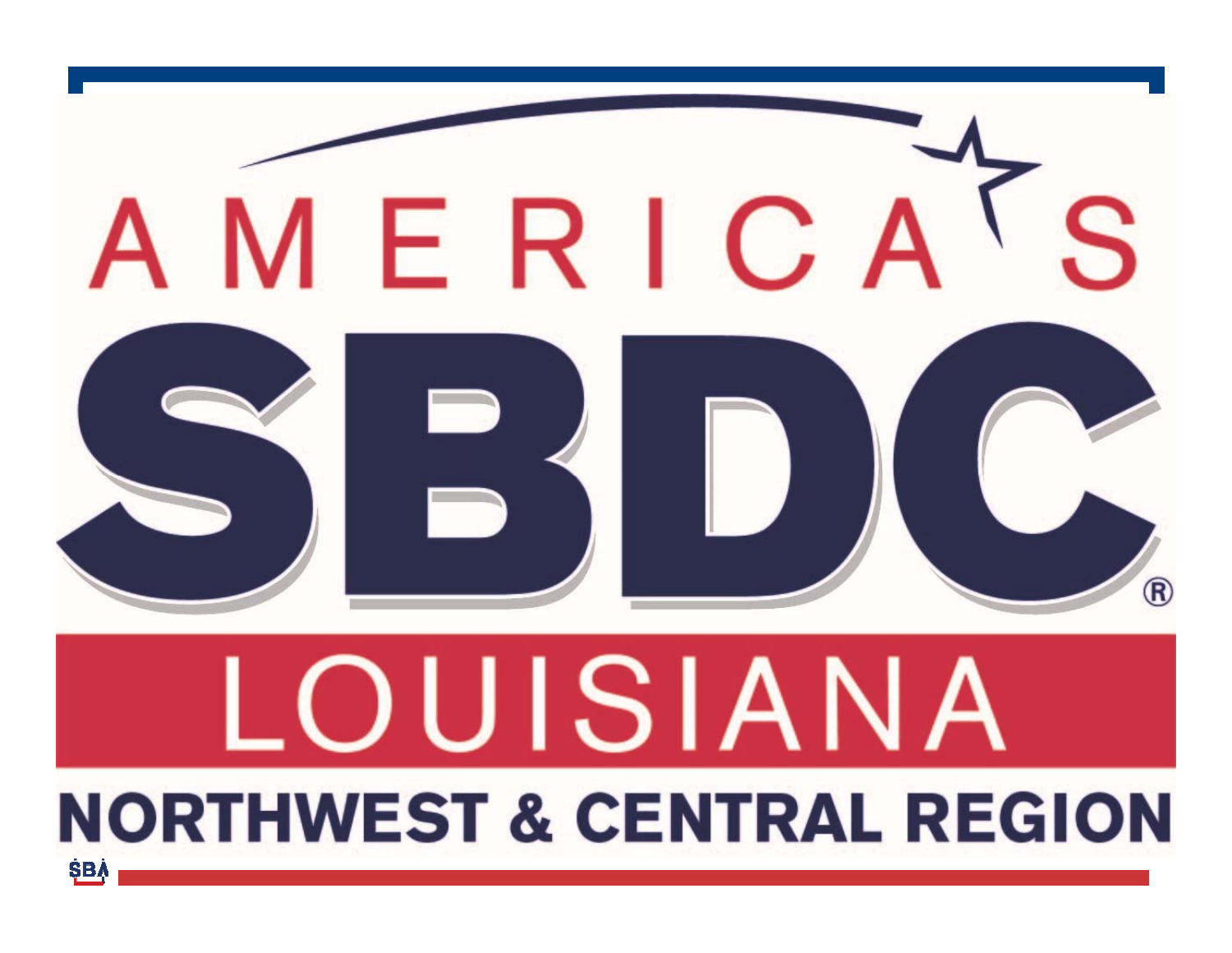## **Standard Information Brief on Economic Injury Disaster Loans**

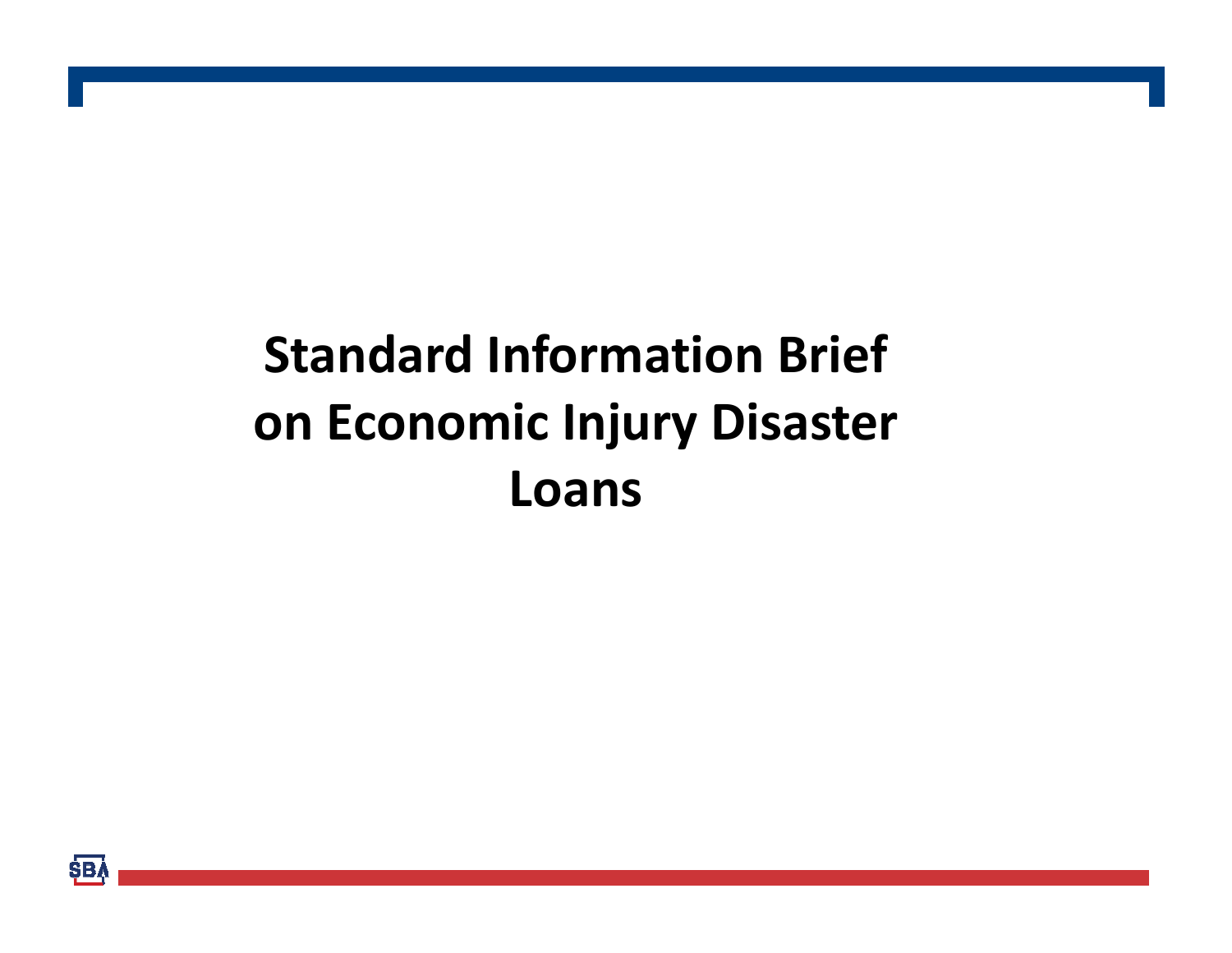- •Help meet working capital needs caused by the declared disaster
- •Help pay financial obligations and operating expenses which could have been paid had the disaster not occurred
	- $\triangleright$  Fixed debt payments, payroll, accounts payable, etc. Extraordinary expenses caused by the disaster
- •EIDLs do not replace lost revenue, lost profits or fund expansion

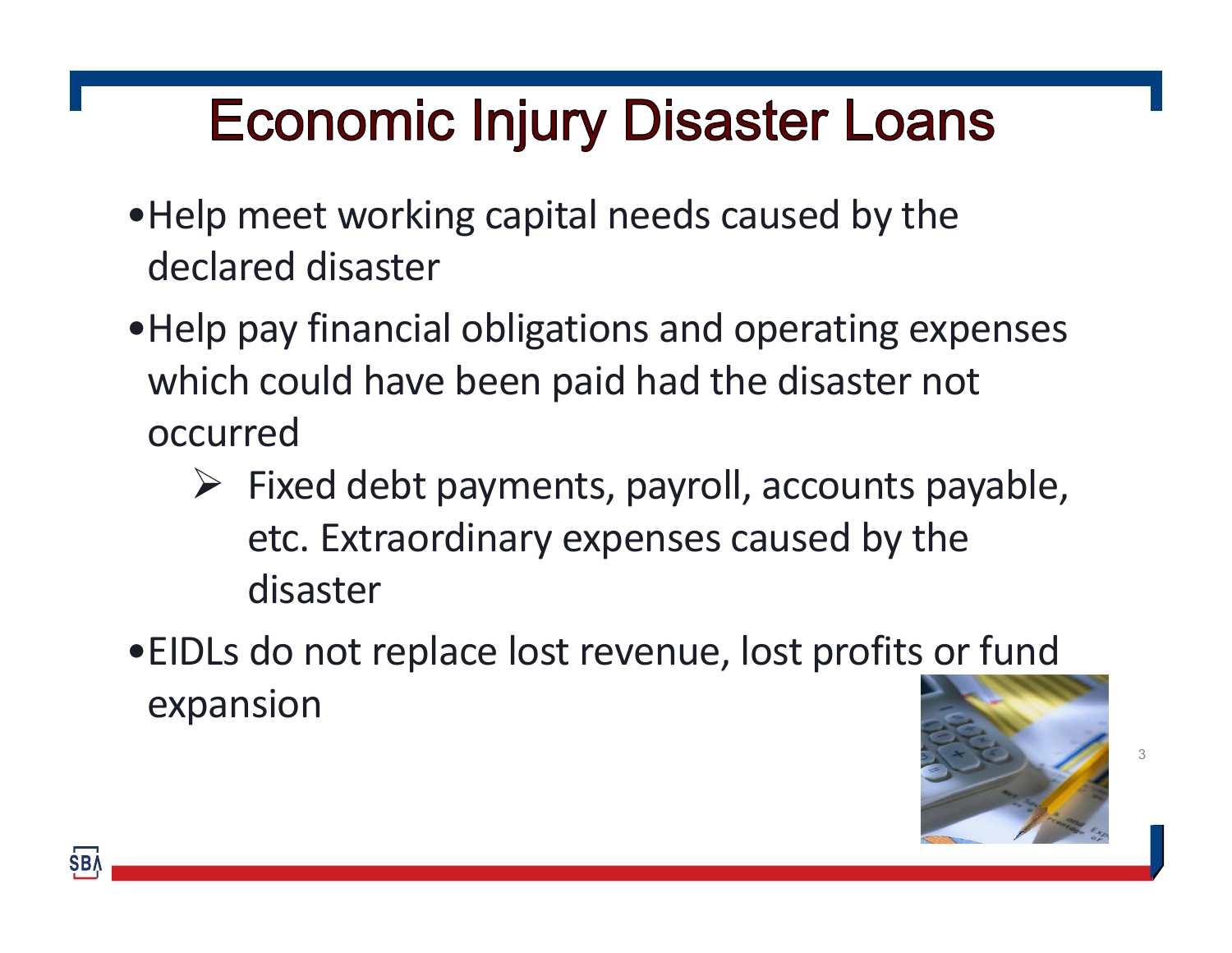#### **Available Loan Terms**



- **Loan amounts and terms (up to 30years) are set by SBA and based on each applicant's financial condition.**
- **Economic Injury Disaster Loans are limited to \$2,000,000, less business interruption insurance and other recoveries.**
- **Interest Rate is 3.725%**
- **Apply online for an SBA EIDL** https://disasterloan.sba.gov/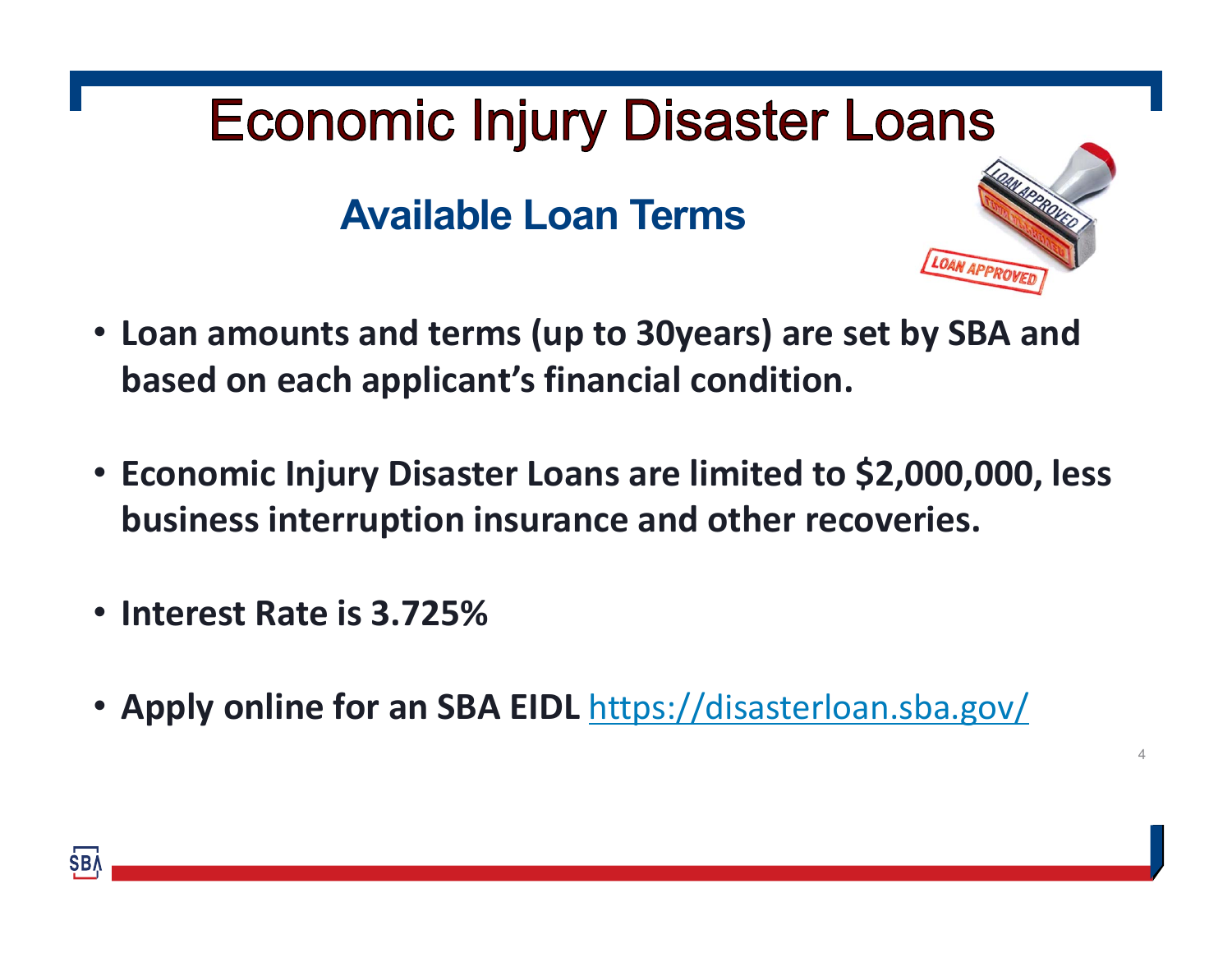#### **Credit Requirements**





5

### **Credit History**

•**Applicants must have a credit history acceptable to SBA.**

#### **Repayment**

•**Applicants must show the ability to repay all loans.**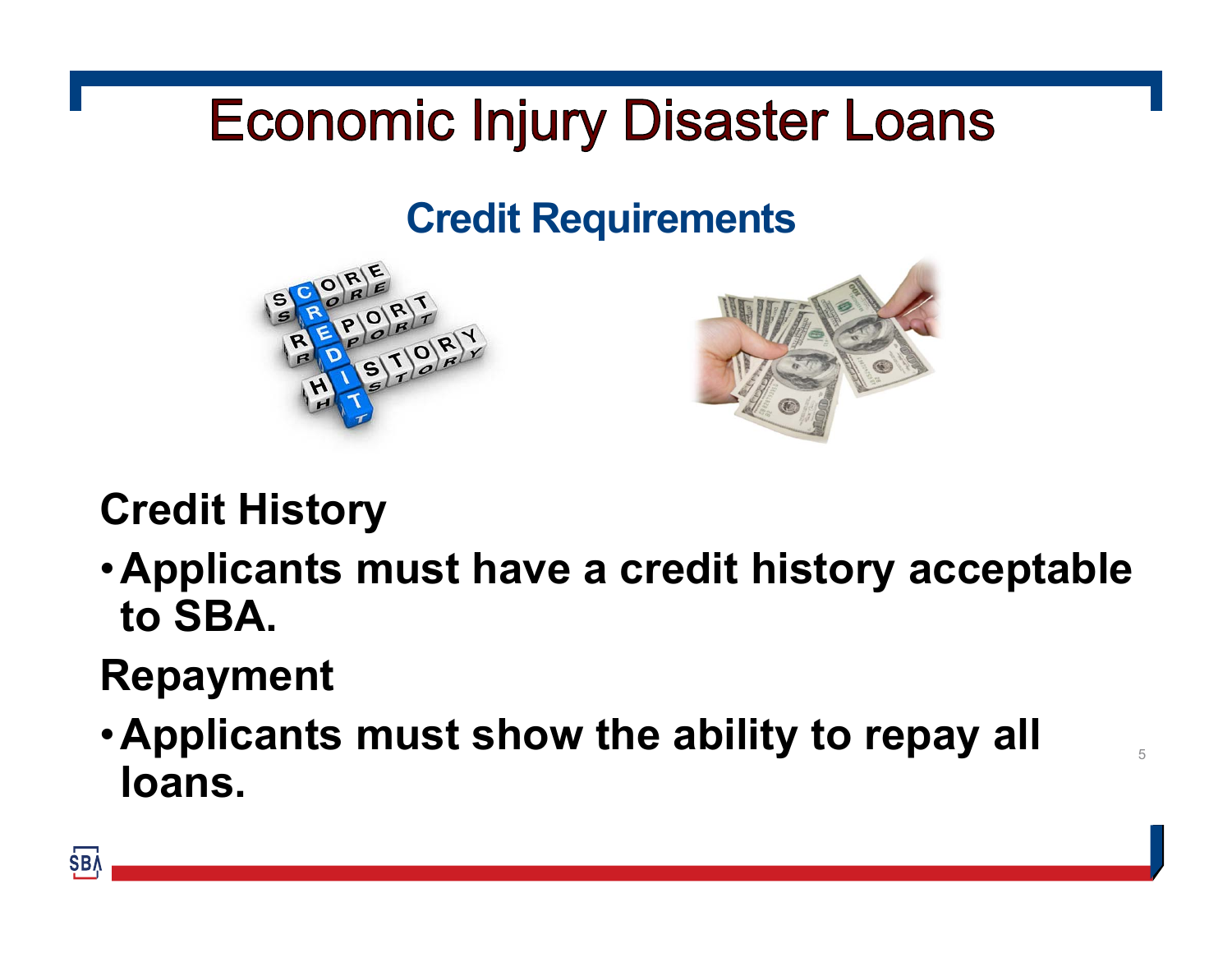**Collateral Requirements**



- •**EIDLs over \$25,000 require collateral**
- •**SBA takes real estate as collateral when it is available**
- •**SBA will not decline a loan for lack of collateral, but requires borrowers to pledge what is available.**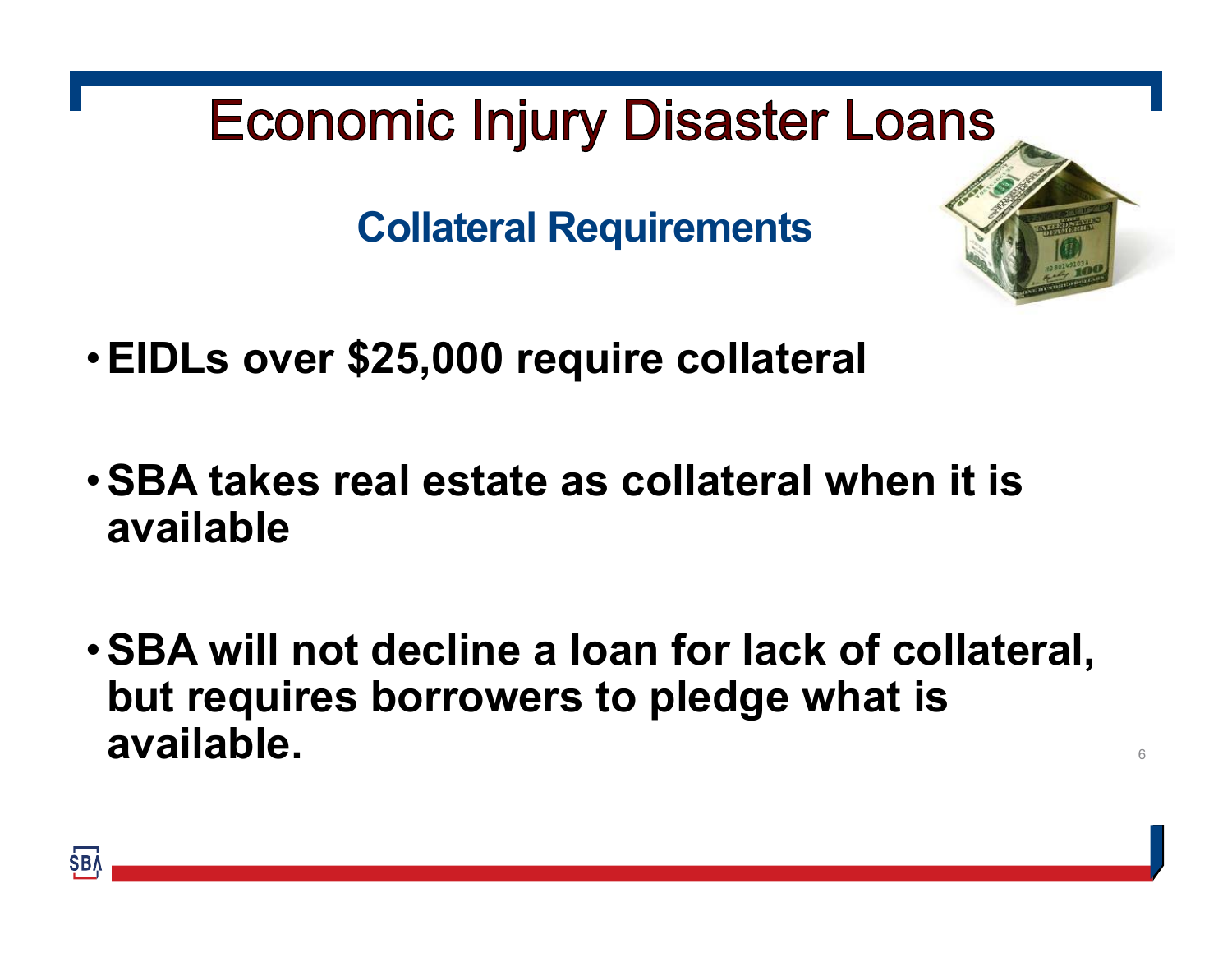### **Filing Requirements**

- **Completed application (SBA Form 5).**
- **Tax Information Authorization (IRS Form 4506T) for the applicant, principals and affiliates.**
- **Complete copies of the most recent Federal income tax returns for the applicant business; and an explanation if not available.**

- **Personal Financial Statement (SBA Form 413).**
- **Schedule of Liabilities (SBA Form 2202).**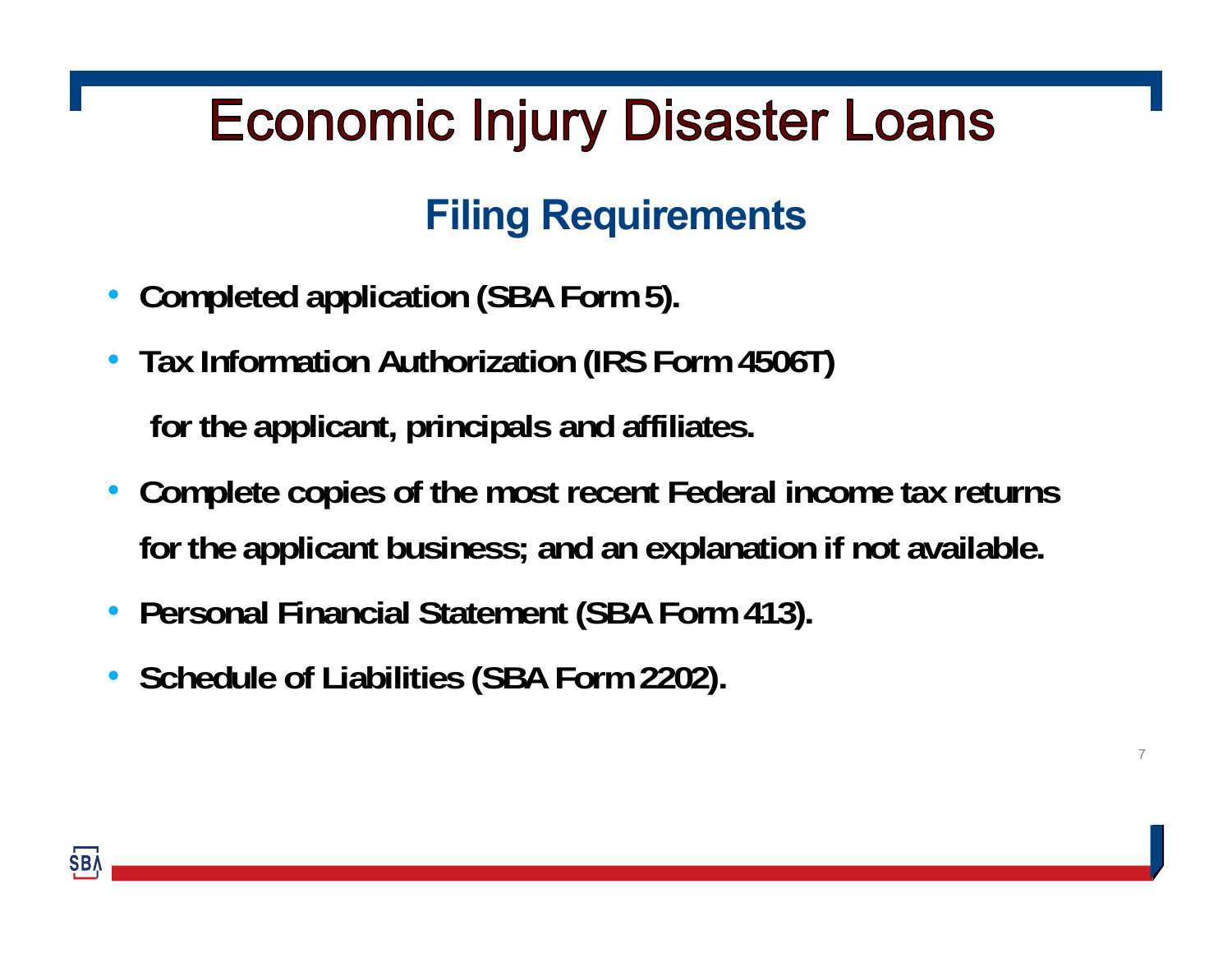**Additional Information May Be Necessary To Process Your Application. If Requested, Please Provide Within 7 Days Of The Information Request:**

- **Complete copy, including all schedules, of the most recent Federal income tax return for each principal owning 20 percent or more, each general partner or managing member, and each affiliate when any owner has more than 50 percent ownership in the affiliate business. Affiliates include, but are not limited to, business parents, subsidiaries, and/or other businesses with common ownership or management.**
- **If the most recent Federal income tax return has not been filed, a year‐end profit‐ and‐loss statement and balance sheet for that tax year**
- **A current year‐to‐date profit –and‐loss statement**
- **Additional Filing Requirements (SBA Form 1368) providing monthly sales figures for will generally be required when requesting an increase in the amount of economic injury.**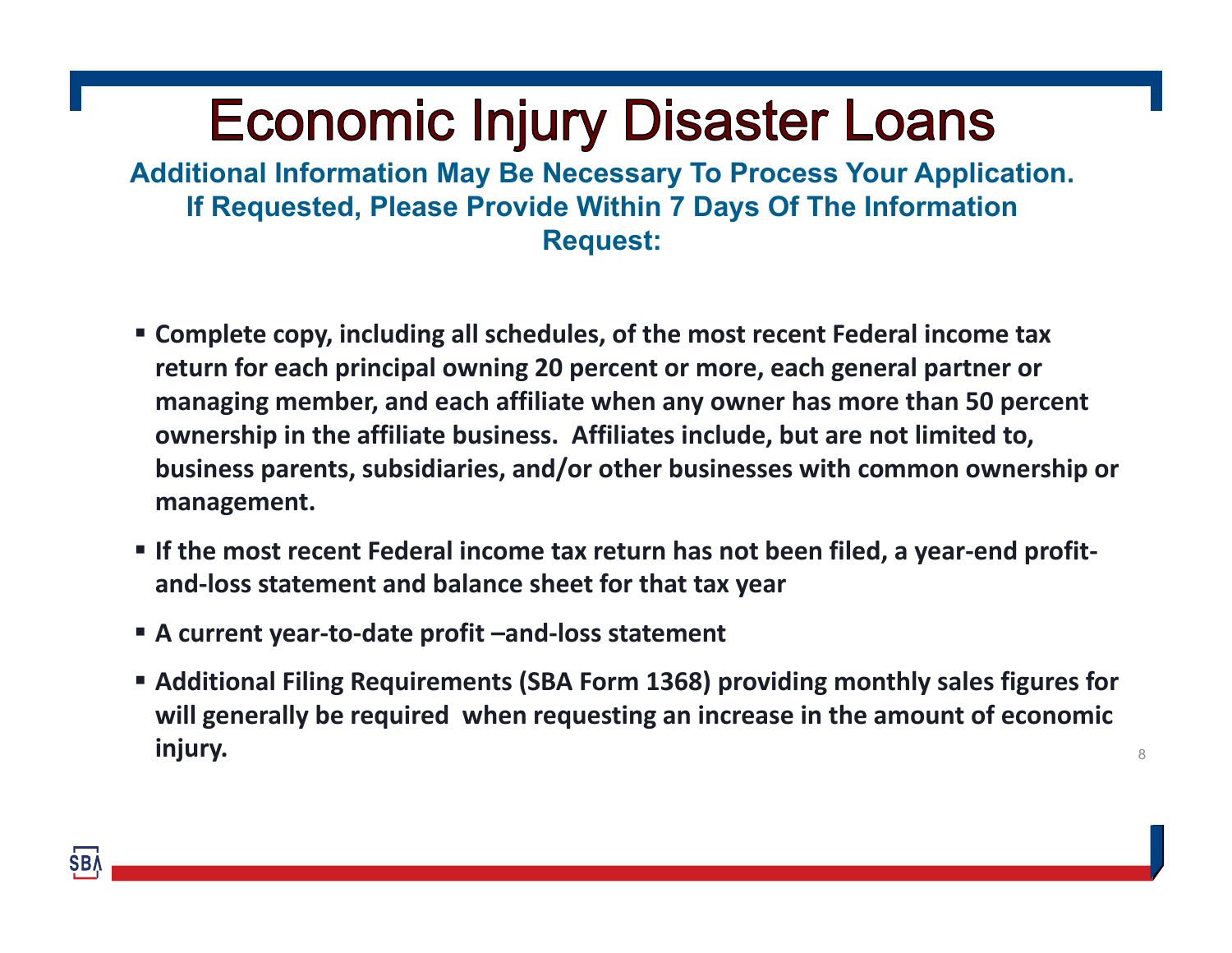#### **Economic Injury Disaster Loans EIDL Eligibility**

**Determining eligibility for an EIDL begins with a four‐ part test:**

- **Location**
- •**Business Activity**
- **Size**
- •**Independently Owned and Operated Business**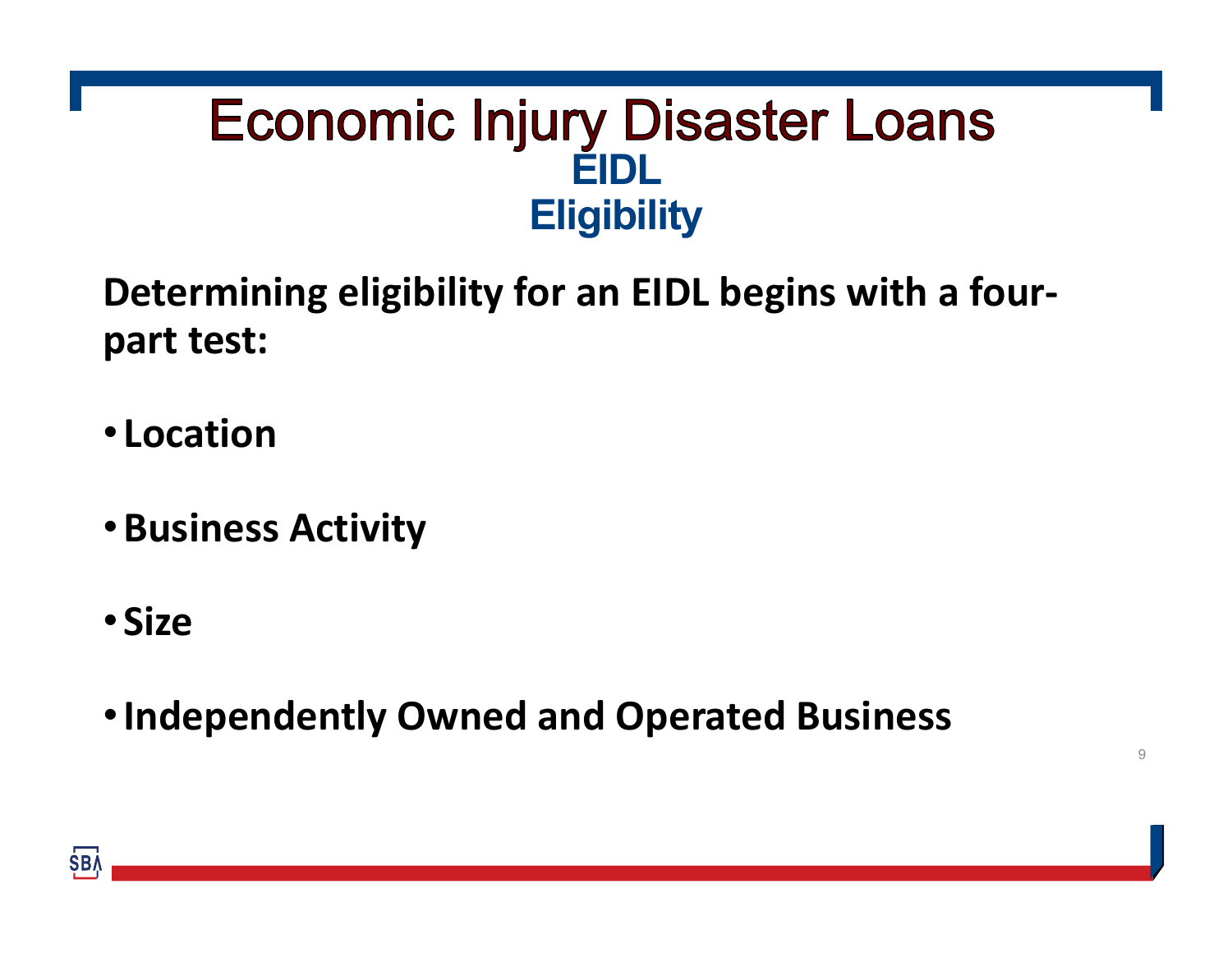#### **Location**

- **The applicant business must have a physical presence in the declared disaster area.**
- •**An applicant's economic presence alone in a declared area does not meet this requirement.**
- **The physical presence must be tangible & significant. Merely having a P.O. Box in the disaster area would not qualify as a physical presence.**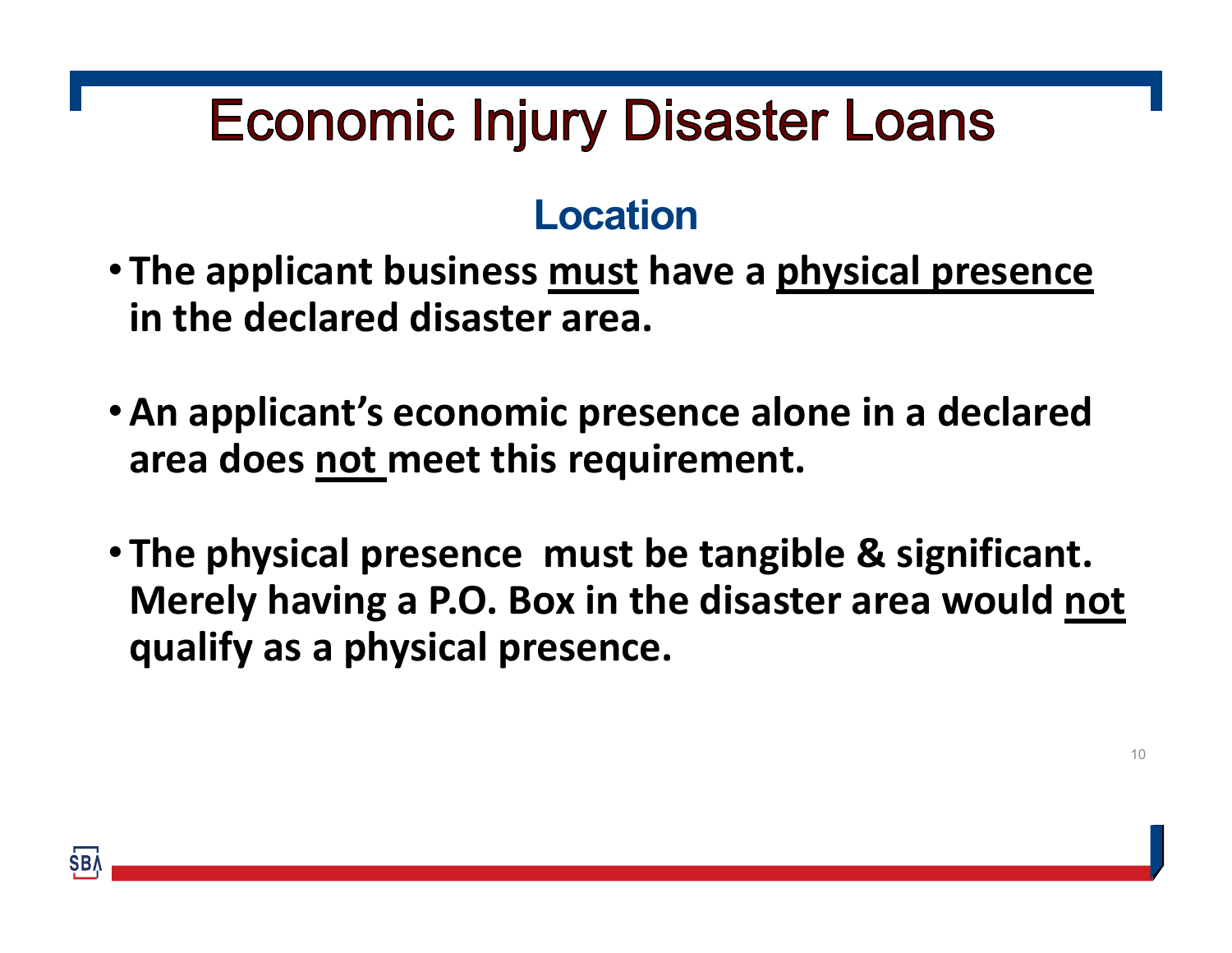#### **Business Activity**

- **Primary Activity ‐ The primary industry of the applicant & its affiliated group must be an otherwise eligible activity for the applicant to be eligible, regardless of the nature of the loss activity. (Primary activity based on revenues the year preceding the disaster)**
- **Loss Activity – The activity for which the loss is being claimed must be eligible.**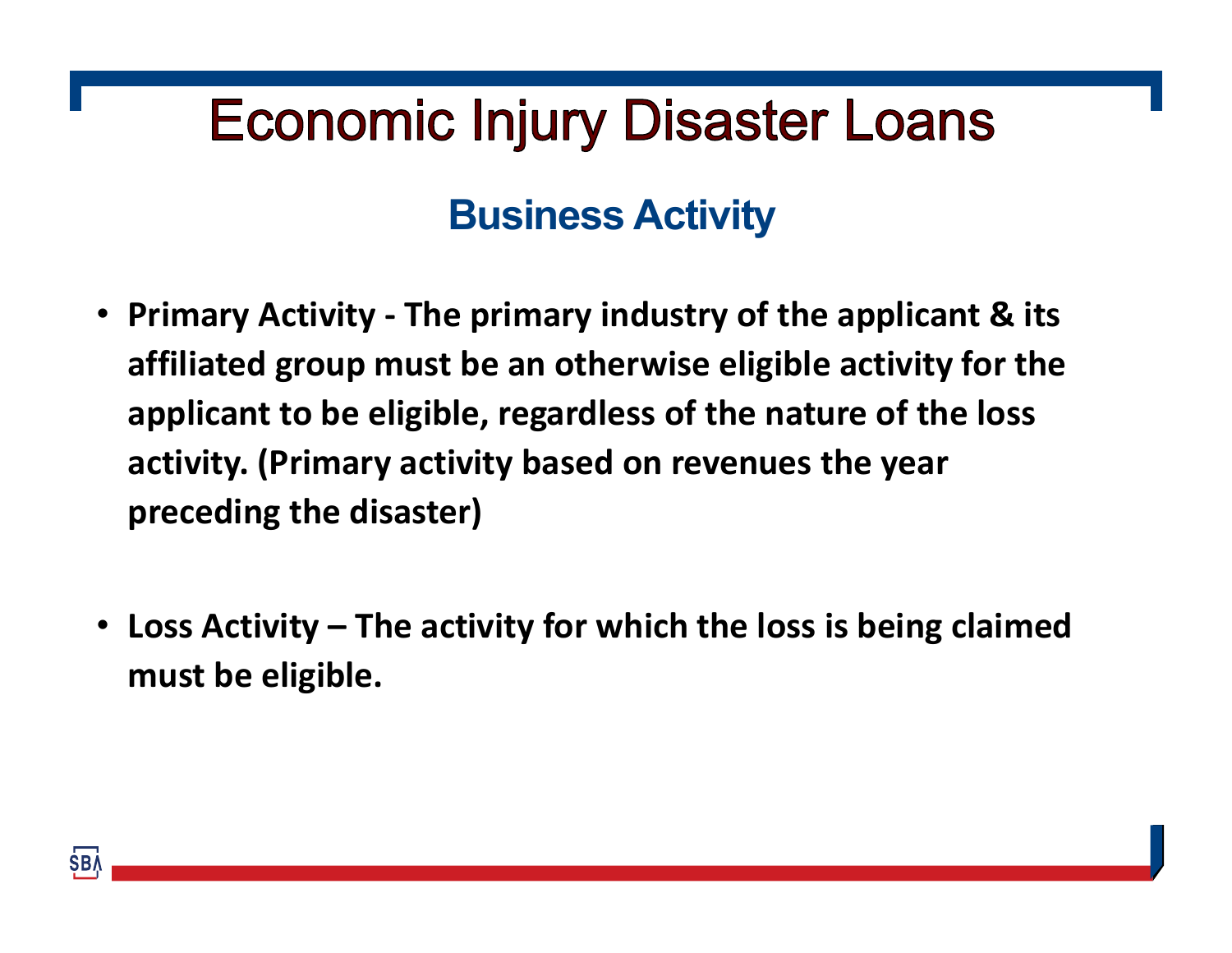#### **Size**

- **The size of the applicant alone (without affiliates) must not exceed the size standard for the industry in which the applicant is primarily engaged; and**
- **The applicant combined with its affiliates must not exceed the size standard for either the primary activity of the applicant alone or the primary industry of the applicant and its affiliates, whichever is higher.**

SB.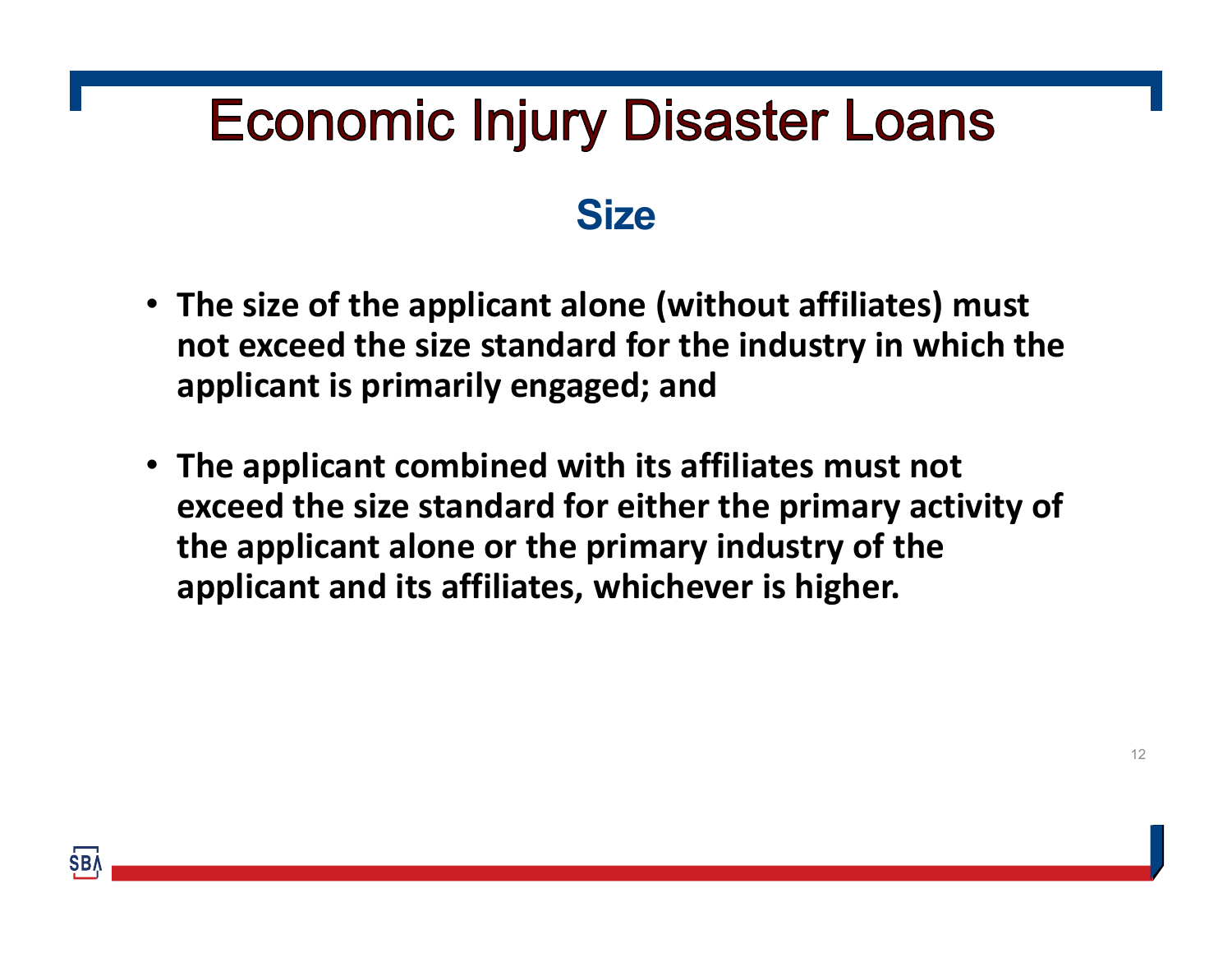#### **Independently Owned and Operated**

- **Substantial business risk – The principals must have a business risk resulting from investing in facilities and equipment and by incurring ongoing expenses, which must be paid regardless of whether the operation generates a profit (example: a crew member on a fishing boat would not be eligible).**
- **Free from significant control – The applicant business must be free from significant control by other concerns (e.g., the customers or businesses that pay for its services).**
- **Effect of IRS Guidelines – Merely filing a Schedule C with the Federal Tax Return does not qualify the individual as an**  independently owned and operated business.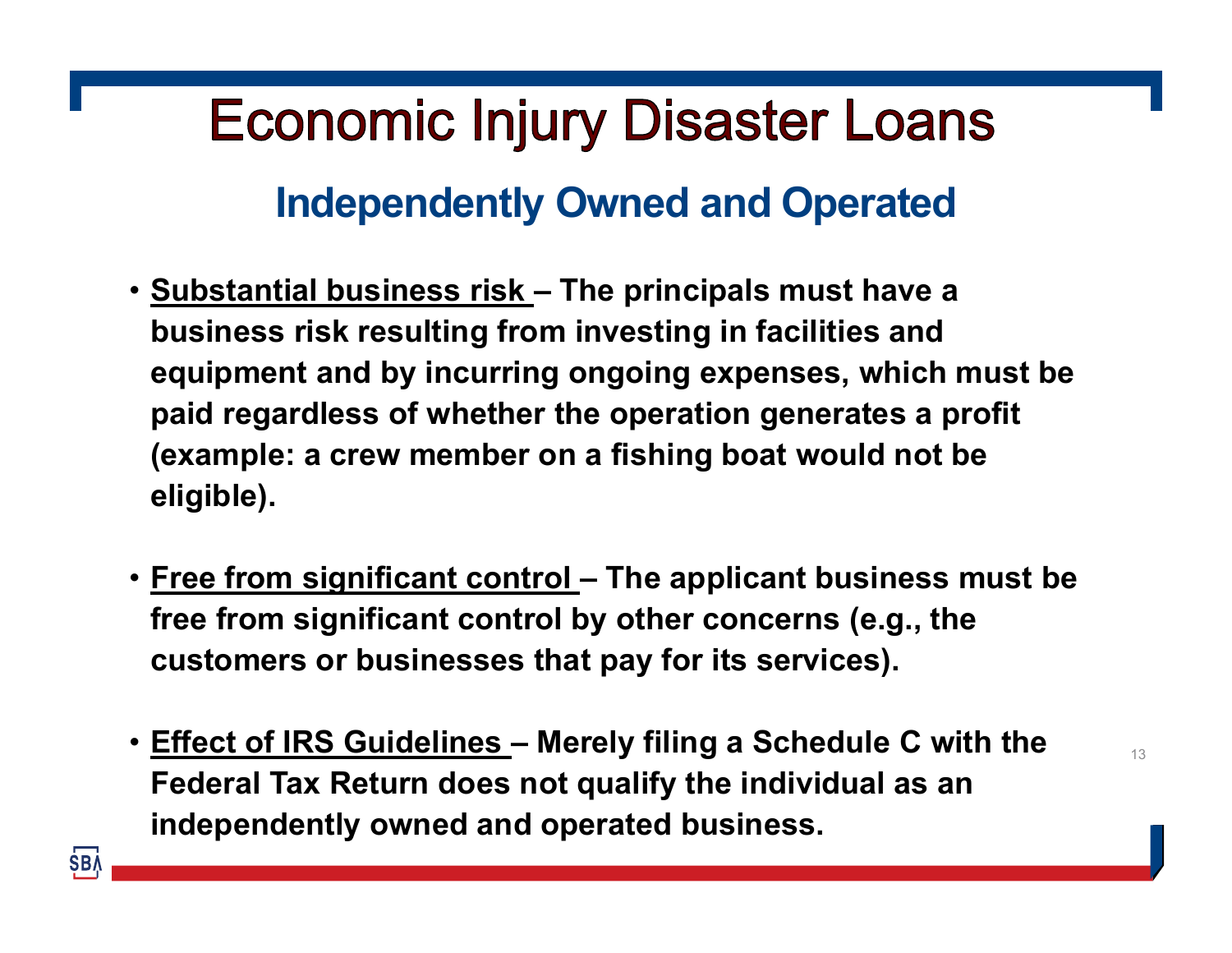### **Ineligible EIDL Applicants**

- **Religious Organizations**
- **Charitable Organizations**
- **Consumer and Marketing Cooperatives (Except small agricultural Co-Ops)**
- **Gambling Concerns**

**(Ex: Concerns that derive more that one-third of their annual gross revenue from legal gambling activities)**

• **Casinos & Racetracks** 

**(Ex: Businesses whose purpose for being is gambling (e.g., casinos, racetracks, poker parlors, etc.) are not eligible for EIDL assistance regardless of 1/3 criteria above.**

- **Concerns Engaged in Illegal Activities**
- **Lending or investment concerns**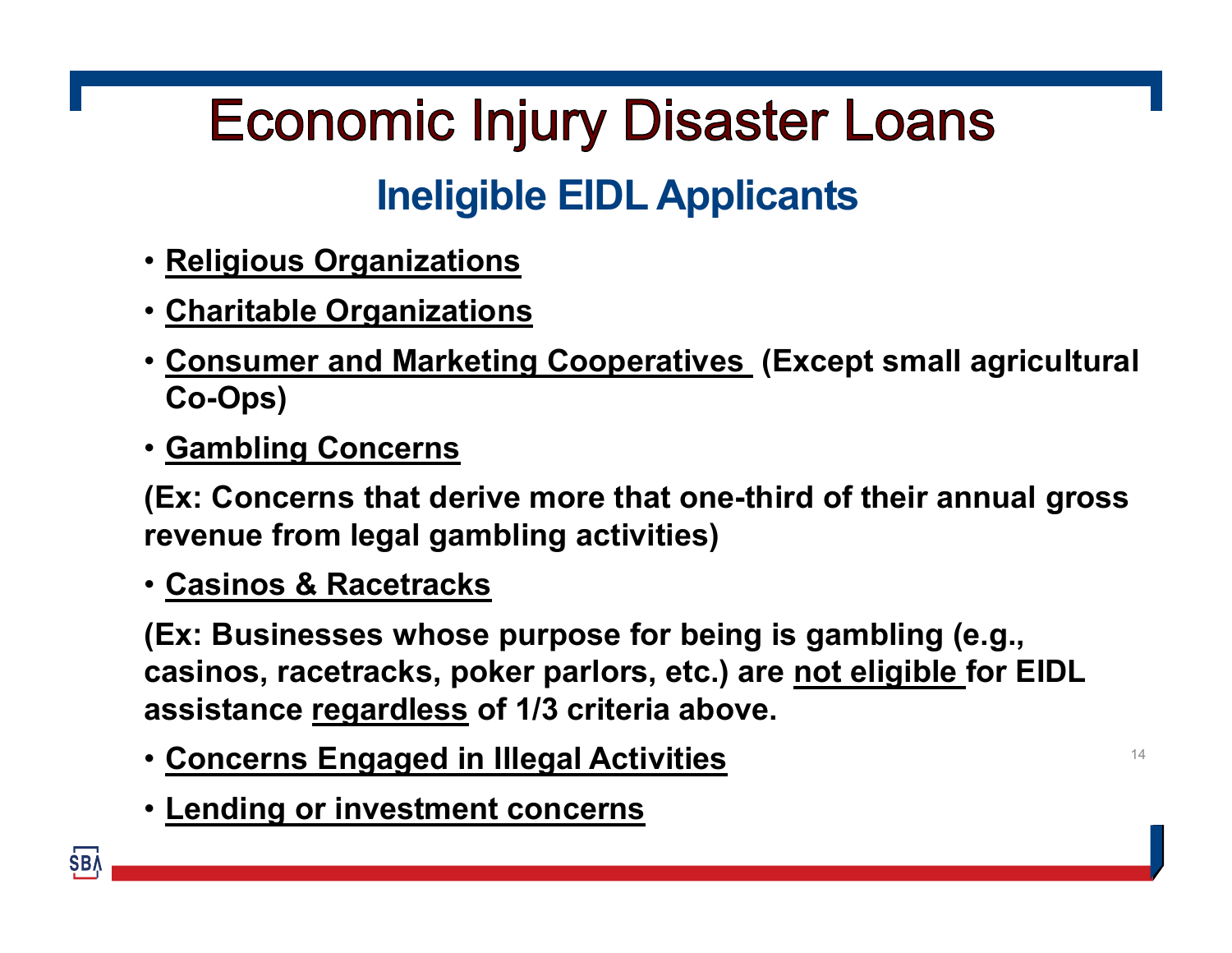#### **Ineligible EIDL Applicants (cont.)**

- **Speculative Activities**
- **Pawn Shops**

**(Ex: If 50% or more of previous years income was derived from interest they are not eligible)**

• **Real Estate Developers** 

**(Ex: engaged in subdividing real property into lots and developing it for resale on their own account)**

- **Multi-Level Sales distribution (Pyramid) concerns**
- **Loan Packagers who derive 30% or more of their annual income from the preparation of applications seeking financial assistance from SBA.**
- **Concerns with principals incarcerated, on parole or probation. – The concern remains ineligible if the parole or probation is lifted solely because it is an impediment to obtaining a loan.**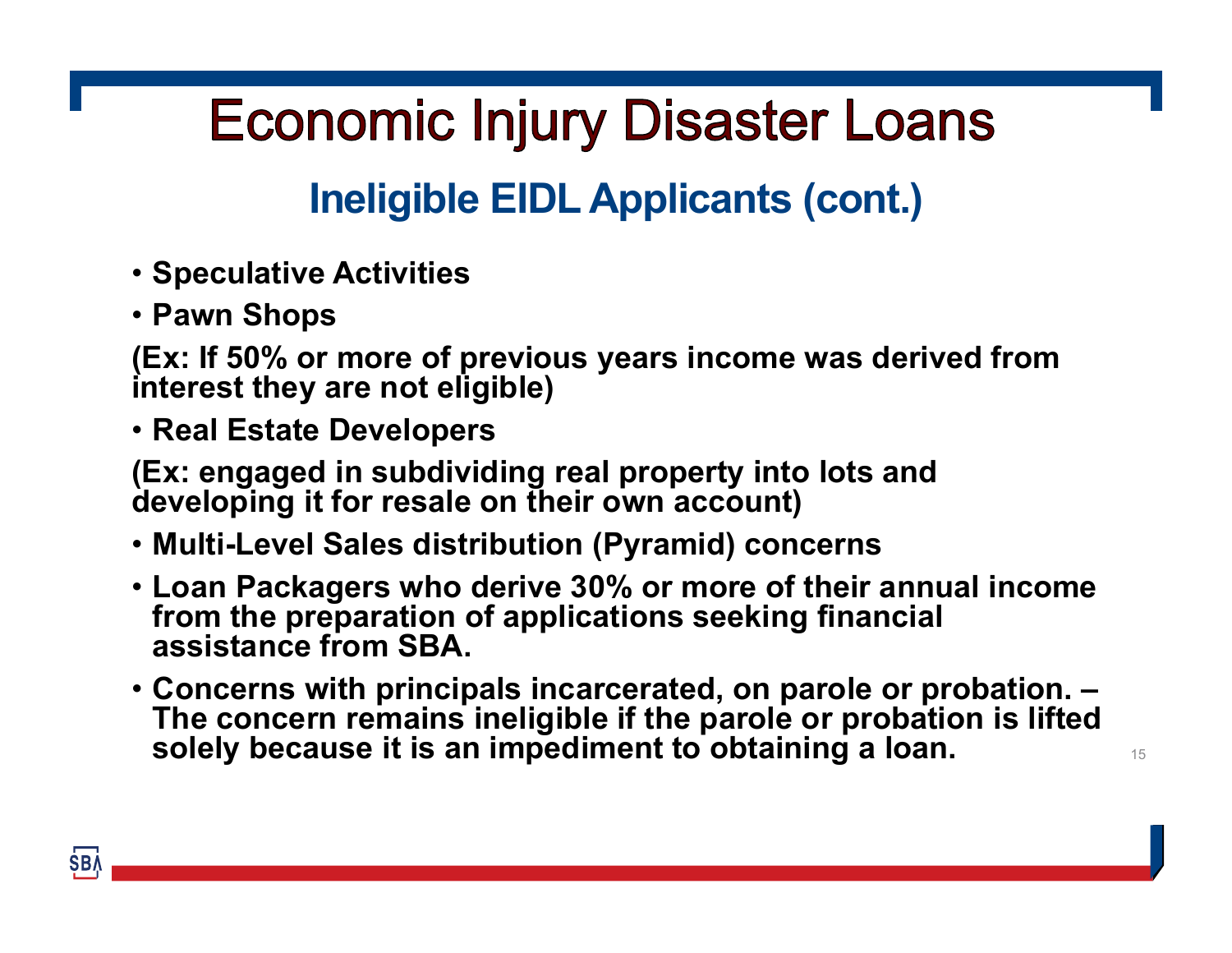### **Economic Injury Disaster Loans Ineligible EIDL Applicants (cont.)**

- **Government owned entities – except for businesses owned or controlled by a Native American tribe.**
- **Political or Lobbying Concerns**
- **Concerns engaged in the sale of products or Services or Live performances of a prurient sexual nature.**
- **Concerns not located in a declared disaster area**
- **Concerns determined by SBA to have credit available elsewhere.**
- **Concerns involved in change in ownership situations – entities which had a substantial change of ownership (more than 50%) after the impending economic injury became apparent, and no contract of sale existed prior to that time are ineligible.**
- **Concerns established Post-Disaster – If a small concern was established after an impending economic injury became apparent, the owner assumed the risk and did not incur economic injury.**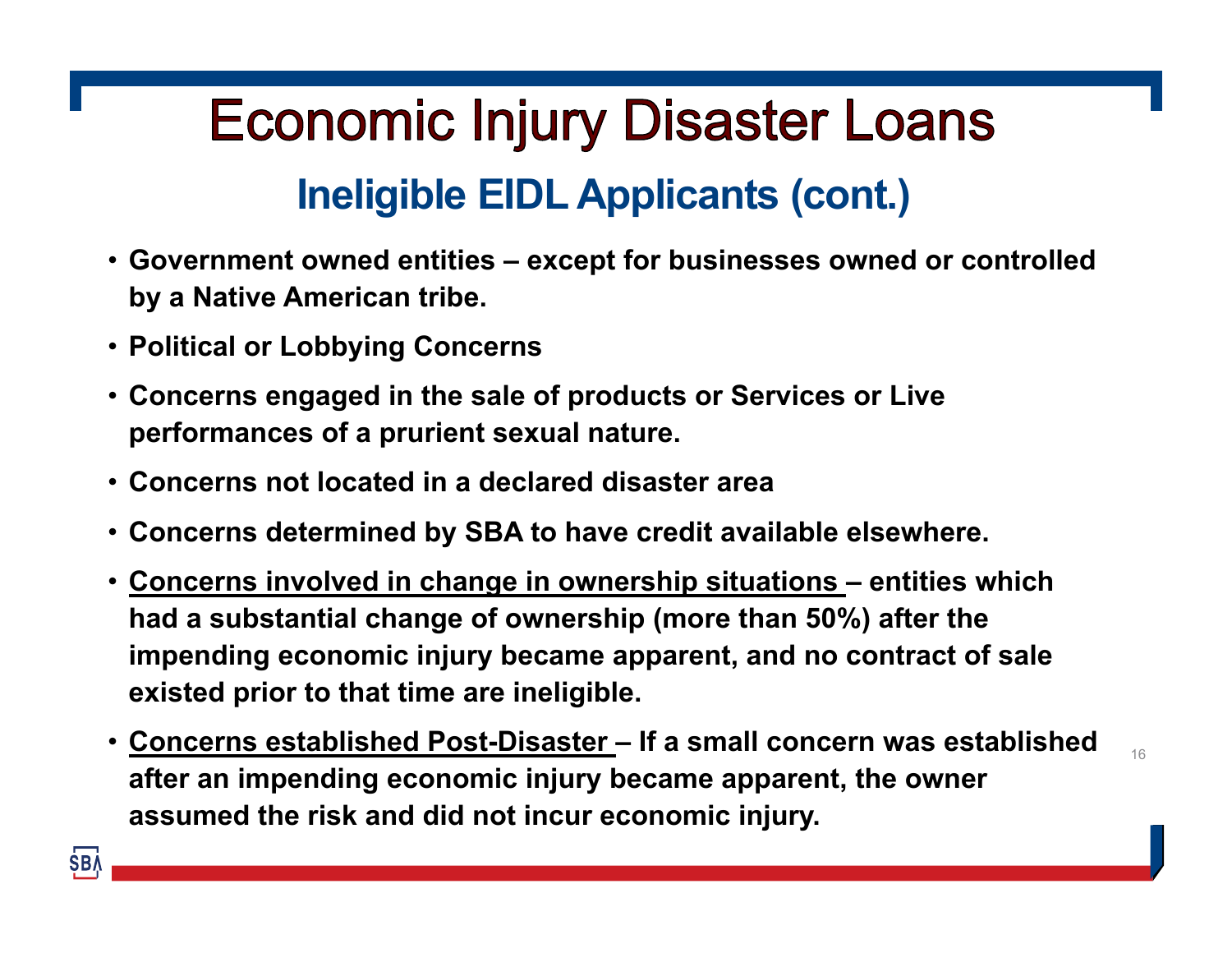## **Local Contact**

#### **Dana Cawthon,**

**Regional Director** 

#### **Louisiana Small Business Development Center**

**Email: Dcawthon@lsbdc.org**

**Phone: 318-678-6142**

**Please, leave a message with nature of assistance needed. We are working remotely and will contact back within 24 & 48 hours.**